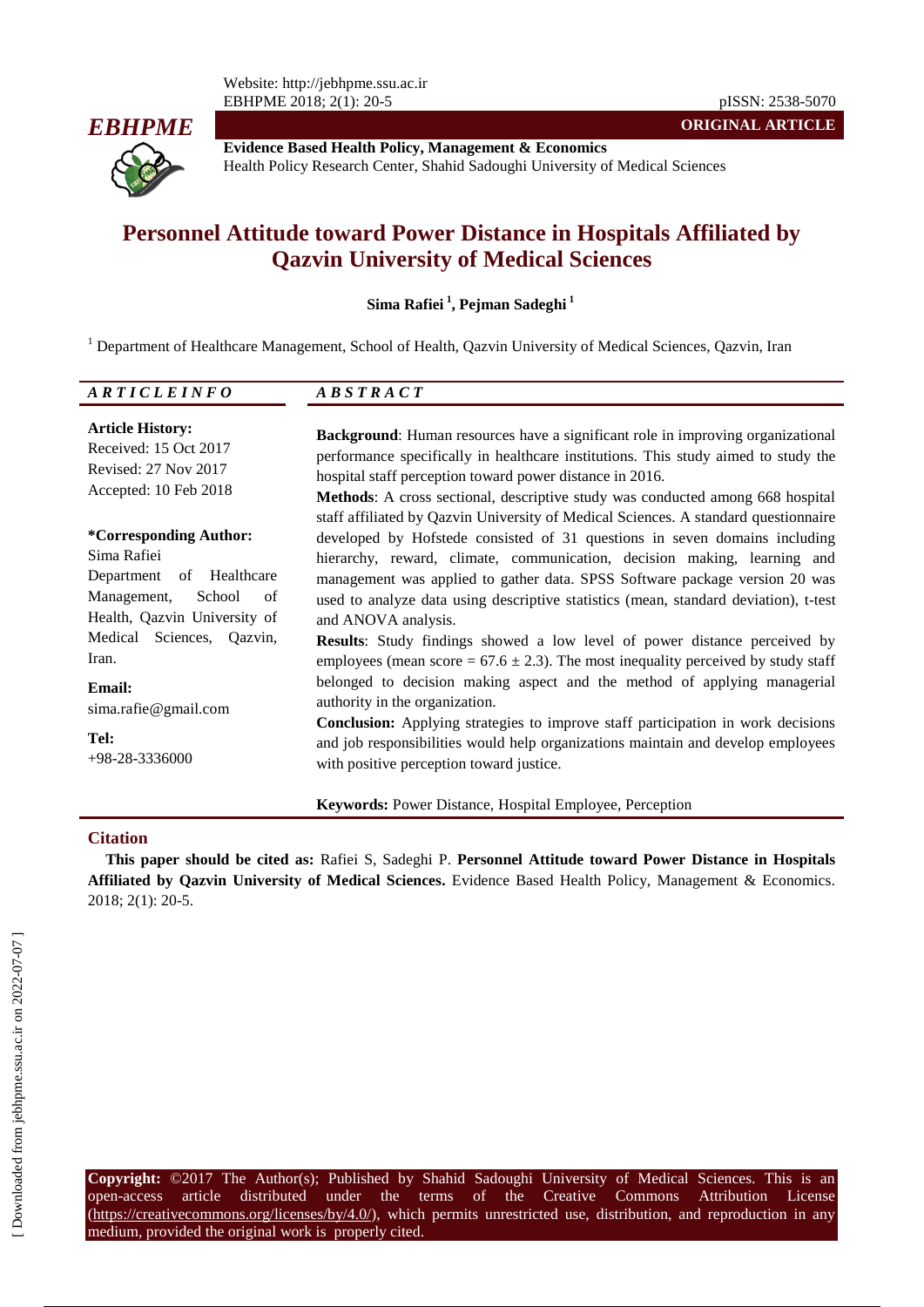#### **Introduction**

n recent years organizations are more interested In recent years organizations are more interested<br>to attract motivated workforce to help them perform their responsibilities in an effective and proper manner. Such institutions mainly focus on employee autonomy and their active participation in organizational decision making processes (1). For the purpose, managerial strategies should convert to supportive modes in a way that welcome employees' participation in achieving organizational goals (2). In fact self-actualization as a significant mankind's need belonging to higher levels of need hierarchy affects personnel attitude toward workplace and motivates them in carrying on effective activities (3). Respecting employee autonomy, giving them adequate information and authority are also helpful in this regard.

Power distance among several dimensions proposed for organizational culture is closely associated with relations among managers and subordinates. Hofstede defined power distance as "social acceptance of unequal distribution of the power" (4). The level of power distance existing in an organization actually explains the extent to which prevailing culture endures inequality (5). Mead in a study emphasized that in low power distance cultures employees prefer indirect supervision and have a preference for participatory managerial style. Conversely in high power distance cultures managerial style is autocratic so that the manager makes decisions without the employees' participation and guides them through particular defined instructions of how performing the decisions (5, 6). Such a condition is not unexpected or unusual for employees because in high power distance cultures inequity is accepted as something natural (7). Furthermore in organizations with low power distance, there are open communications with considerable amount of necessary information transferred in different hierarchical levels which help employees to be acknowledged about work objectives and actively participate in required decisions need to be made (7).

Literature affirmed that high power distance culture in the workplace weakens the positive work atmosphere and consequently reduces personnel commitment and job satisfaction (8). In addition, those institutions with high levels of power distance face with employees' undesirable performance. In fact when employees recognize fairness in the organization, they definitely are provoked and organizational performance will relatively improve (9). In a study conducted among hospital staff in Iran, findings revealed a significant association between employees' attitude toward power distance, perception of discriminatory and job satisfaction (10). Francesco and Chen also mentioned the important role of employee participation on their job satisfaction and readiness to accept work responsibilities (11). Regarding the importance of the issue, we conducted a study to determine employees' attitude toward power distance in hospitals affiliated by Qazvin University of Medical Sciences in 2016.

#### **Material and methods**

This was a descriptive, cross-sectional study conducted among hospital employees affiliated by Qazvin University of Medical Sciences, Iran in 2016. Study population consisted of 835 nonclinical staff working in administrative, financial and support units of five training hospitals who have been selected to take part in the research through a census method. Among 835 members who received study questionnaire, 668 individuals completed the questionnaire and returned it to the researchers (response rate  $= 80\%$ ). The data collection tool was a standard questionnaire designed by Hofsted consisting of 31 questions categorized in 7 domains for measuring power distance index (4). Related questions were included: a desire to promote innovation among personnel, provide necessary opportunity for staff to pursue their own desires, respect their autonomy, receive individual recognition at work, have opportunity to play role as a leader, conform to company norms in order to reach organizational goals, keep group harmony, behave equally with subordinates and work as a team member to pursue job objectives. These questions are belonged to seven aspects of organizational hierarchy (6 items), reward (3 items), climate (4 items), communication (4 items),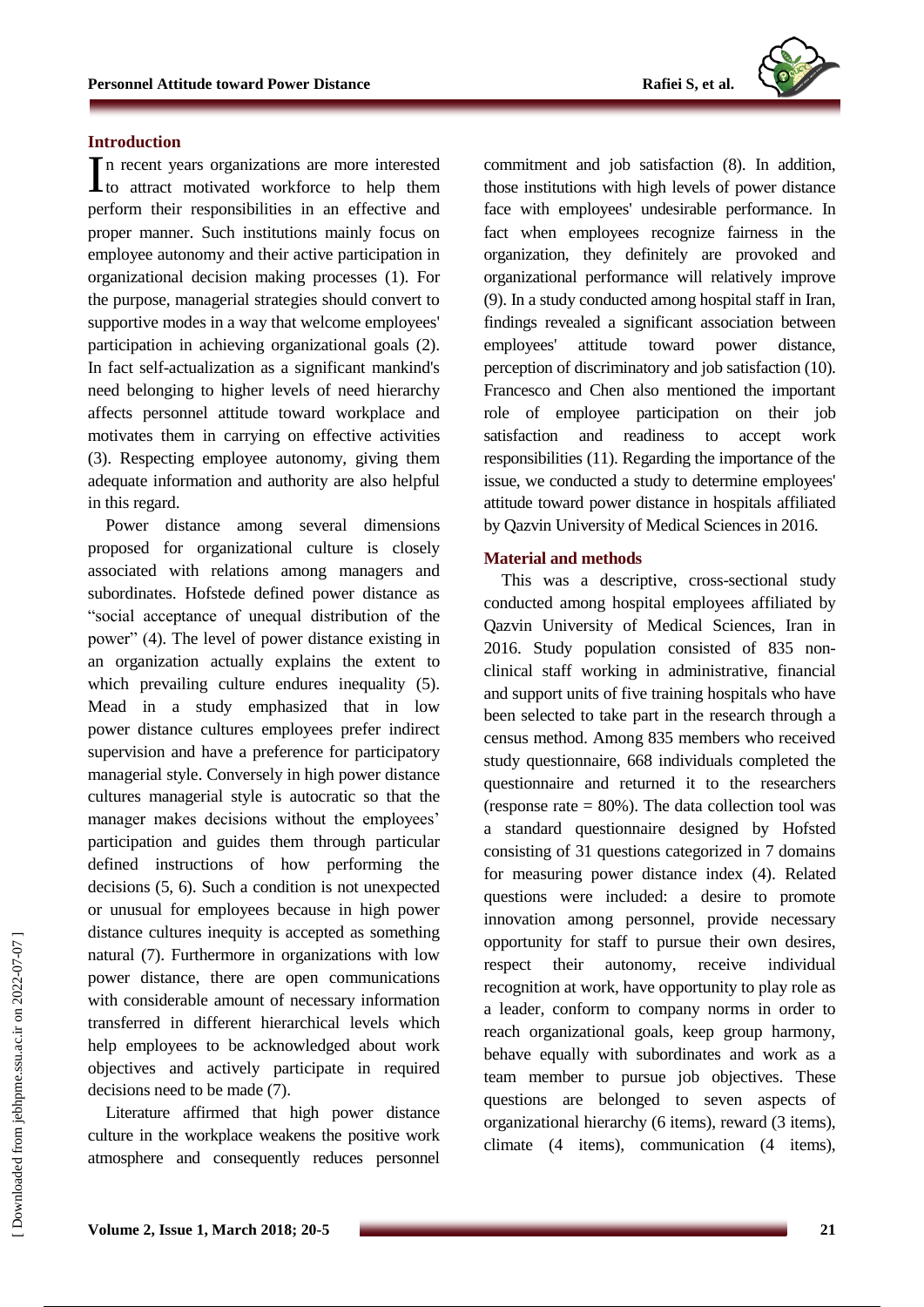decision making (4 items), learning (3 items) and management (7 items). Items were measured on a 5 point likert scale (1=strongly disagree to 5=strongly agree). A high power distance score showed that an organization affirmed a hierarchical distribution of power and inequality in work position among employees while low power distance score depicted that organizational power was equally distributed among members. The questionnaire was applied in similar studies and its validity has been confirmed (12). Furthermore the questionnaire reliability was tested through calculation of alpha cronbach (0.87). Descriptive statistics (mean, standard deviation), ttest and ANOVA analysis tests assuming normal distribution of data were used to analyze gathered data through application of SPSS  $_{20}$ .

## **Results**

Among 835 study participants from five hospitals affiliated by Qazvin University of Medical Sciences, 668 members filled questionnaires and returned them to researchers. Majority of respondents (78%) were female and in the age group of 35-40 years old. 56% of them had diploma and 84.4% were married. Furthermore, most of them (59.5%) had one to ten years hospital work experience and 76.9% worked in current hospital unit for utmost 5 years. Study participants disagreed with statements representing high power distance which emphasized that reducing the communication and behavioral distances among employees and superiors might be pleasant. Study findings showed a low level of power distance perceived by employees (mean score=67.6+2.3). As the maximum achievable score for employees regarding to power distance attitude was 155, the obtained score represented low level of power distance. The most inequality perceived by study staff belonged to decision making aspect and the method of applying managerial authority in the organization. On the other hand the least inequality perceived belonged to organizational hierarchy and communication.

Analyzing the differences among age, gender, marital status, educational level and work experience groups on scores for power distance, table 3 depicts the ANOVA results. As findings reveal there are statistical differences among personnel attitude toward power distance in different groups of hospital work experience. Individuals with higher levels of work experience showed positive attitude toward power distance.

| <b>Demographic characteristics</b> |           | frequency      | %Frequency | p-value |  |
|------------------------------------|-----------|----------------|------------|---------|--|
|                                    | $20 - 35$ | 92             | 13.7       |         |  |
| Age                                | 35-40     | 521            | 78         |         |  |
|                                    | 40-45     | 42             | 6.2        | 0.6     |  |
|                                    | $\geq 45$ | 13             | 2.1        |         |  |
|                                    | Female    | 521            | 78         | 0.06    |  |
| Sex                                | Male      | 147            | 22         |         |  |
|                                    | Single    | 105            | 15.6       | 0.03    |  |
| Marital status                     | Married   | 563            | 84.4       |         |  |
|                                    | Diploma   | 374            | 56         | 0.6     |  |
|                                    | Bachelor  | 260            | 39         |         |  |
| <b>Educational degree</b>          | Master    | 32             | 4.71       |         |  |
|                                    | PhD       | $\overline{2}$ | 0.29       |         |  |
| Hospital work experience           | $\leq$ 1  | 33             | 5          |         |  |
|                                    | $1-5$     | 140            | 21         |         |  |
|                                    | $6 - 10$  | 257            | 38.5       | 0.04    |  |
|                                    | >10       | 238            | 35.5       |         |  |
|                                    | $\leq$ 1  | 96             | 14.4       | 0.6     |  |
| Unit work experience               | $1-5$     | 417            | 62.5       |         |  |
|                                    | $6 - 10$  | 66             | 10         |         |  |
|                                    | >10       | 89             | 13.1       |         |  |

**Table 1.** Demographic Characteristics of Study Participants and their relationship with power distance attitude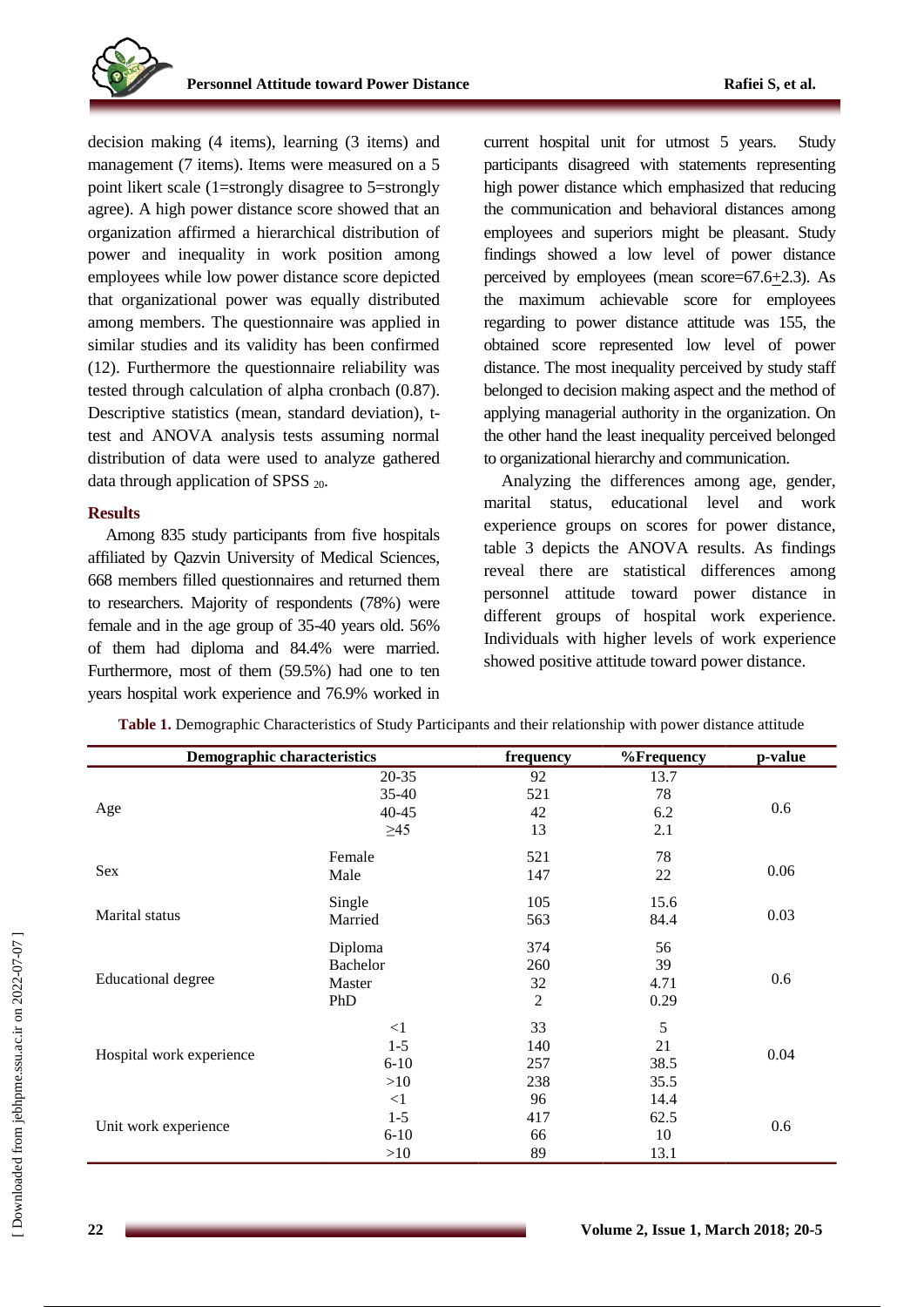

| <b>Power distance domains</b> | <b>Maximum</b> score | Mean | <b>Standard deviation</b> |  |
|-------------------------------|----------------------|------|---------------------------|--|
| organizational hierarchy      | 30                   | 12   | 1.7                       |  |
| reward                        | 15                   |      | 0.6                       |  |
| climate                       | 20                   | 10   | 1.2                       |  |
| communication                 | 20                   | 12   | 0.7                       |  |
| decision making               | 20                   | 15   | 0.5                       |  |
| learning                      | 15                   |      | 0.2                       |  |
| management                    | 35                   | 25   | 1.5                       |  |

**Table 2.** Personnel Attitude toward Power Distance

**Table 3.** Personnel Attitude toward Power Distance in Different Demographic Characteristic Groups

| <b>Variable</b>          |                                 | <b>Mean score</b> | df        | F     | p-value |
|--------------------------|---------------------------------|-------------------|-----------|-------|---------|
| Age                      | Between groups<br>Within groups | 730.7<br>1551.01  | 40<br>627 | 0.47  | 0.7     |
| Hospital work experience | Between groups<br>Within groups | 15003.8<br>799.03 | 33<br>634 | 18.77 | 0.00    |
| Marital status           | Between groups<br>Within groups | 125.6<br>1508.04  | 3<br>664  | 0.08  | 0.9     |
| Educational level        | Between groups<br>Within groups | 304.3<br>1511.3   | 4<br>662  | 0.2   | 0.6     |

#### **Discussion**

Study findings showed a low level of power distance perceived by employees. The most inequality perceived by study staff belonged to decision making aspect and the method of applying managerial authority in the organization. These results have been affirmed by similar study conducted in hospitals of Tehran University of Medical Sciences by Farzianpour et al. (13), in 2016. Findings revealed that power distance was lower than its average level from the study population's viewpoint. In a similar study entitled "effects of power distance diversity within workgroups on work role performance and organizational citizenship behavior", power distance dimension got a moderate to low mean value demonstrating that employees had a positive attitude toward the existence of power distance. Consequently, superiors perceived that employees were mainly acting more than organizational expectations so that they make considerable efforts in their workplace to encourage job effectiveness (14). In such institutions, employees were committed to work and willing to continue their job affairs in current workplace. Literature added that high power distance culture is no longer acceptable in nowadays' organizations and staff are seeking for working conditions in which autonomy, selfcontrol and equality regulations are respected. Similarly Nazaripour et al. (15), concluded that the level of power distance in Iranian organizations is going to decrease. Consequently based on Hofstede viewpoint and achieved findings, it can be concluded that hospitals are no longer organized and monitored in a centralized manner; but job functions are delegated to employees with essential qualifications to solve organization problems more effectively (4, 6). The decrease in power distance actually leads to participatory decisionmaking, asking employees' opinion in work processes and approval of meaningful important tasks for the staff. Among different aspects of power distance, studies affirmed that having access to adequate information about job affairs and the way of being evaluated in an organization rewarding system play significant role in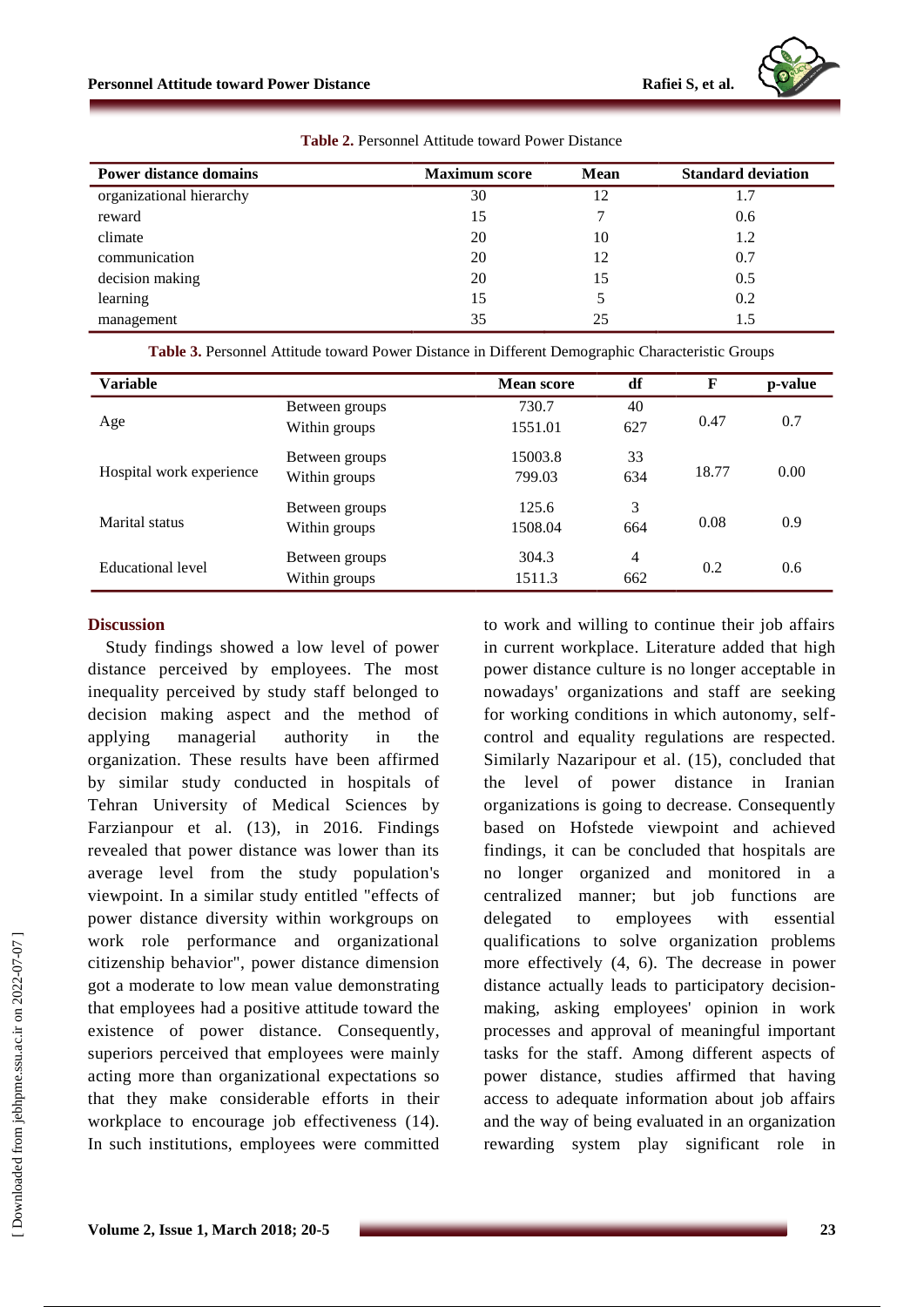employees' attitude toward equity provoking in the workplace (16). Likewise, Greenberg declared that managers should behave their subordinates in a fair manner and guarantee that all existing job affairs are organized in a condition that is in line with nondiscrimination and in compliance with personnel competency (17).

## **Conclusion**

Study findings revealed that the most dominant inequality perceived by employees belonged to decision making aspect and the method of applying managerial authority in the organization. Therefore it is suggested that in order to make employees feel motivated in showing innovative behavior and performance in their workplace managers should focus on supportive strategies and participatory management. Such a managerial strategy helps employees to successfully conduct

## **References**

- 1) Burton K. A study of motivation: how to get your employees moving [MSc thesis], United States: Indiana University, School of Management; 2012.
- 2) Lumbasi GW, K' Aol GO, Ouma CA. The effect of participative leadership style on the performance of Coyo senior managers in Kenya. Journal of Management. 2016; 4(5): 1-12.
- 3) Aboyassin NA, Abood N. The effect of ineffective leadership on individual and organizational performance in jordanian institutions. Competitiveness Review. 2013; 23(1): 68-84.
- 4) Hofstede G. Culture's Consequences: Comparing Values, Behaviors, Institutions and Organizations across Nations. Thousand Oaks, CA: SAGE Publications; 2001.
- 5) Mead HM. Tikanga Maori: Living by Maori Values. Wellington: Huia Publishers; 2003.
- 6) Ghosh A. Power distance in organizational contexts- A review of collectivist cultures. The Indian Journal of Industrial Relations. 2011; 47(1): 89-101.

their work affairs beyond the expectation and make considerable endeavor to encourage organizational effectiveness in line with defined objectives.

## **Conflicts of interest**

Authors declared no conflicts of interest.

## **Acknowledgments**

The authors acknowledge all hospital authorities and employees who kindly participated in the research.

## **Authors' contribution**

Rafiei S designed research; Rafiei S and Sadeghi P conducted research; Rafiei S analyzed data and wrote the paper. Rafiei S had primary responsibility for final content. All authors read and approved the final manuscript.

- 7) Terzi AR. Relationship between power distance and autocratic-democratic tendencies. Educational and research reviews. 2011; 6(7): 528-35.
- 8) McFarlin DB, Coget JF. How does Empowerment work in high and low power distance cultures. Academy of Management Perspectives. 2013; 27(2): 15-9.
- 9) Yildirim B, Deniz A. The relationship between power distance and organizational commitment in primary schools. Educational Research and Reviews. 2014; 9(19): 750-60.
- 10) Rafiei S, Pourreza A, Kazemzadeh R, Jahantigh F. Evaluation of power distance and its consequences on hospitals of Tehran University of Medical Sciences. American Journal of Public Health Research. 2013; 1(3): 59-64.
- 11) Francesco AM, Chen ZX. Cross cultural differences within a single culture: power distance as a moderator of participation – outcome relationship in the people's republic of China. Hong Kong: Business Research Centre, School of Business; 2000.